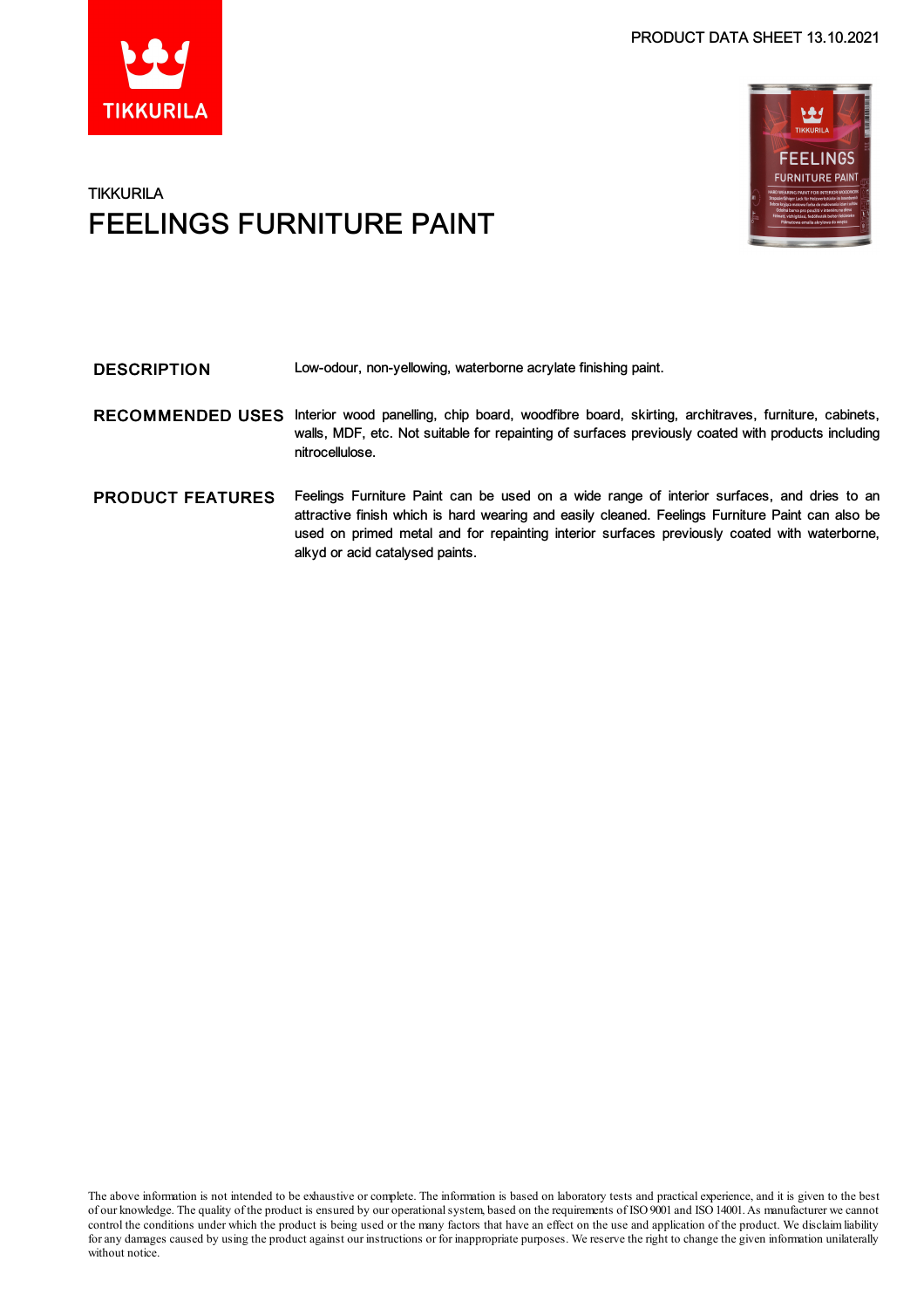

## FEELINGS FURNITURE PAINT

| <b>TECHNICAL DATA</b>     |                                                                                                                                                 |                                                                                                                                                                         |
|---------------------------|-------------------------------------------------------------------------------------------------------------------------------------------------|-------------------------------------------------------------------------------------------------------------------------------------------------------------------------|
| <b>Base paints</b>        | A BASE, C BASE                                                                                                                                  |                                                                                                                                                                         |
| <b>Colour Shades</b>      | Color cards:<br>card.<br>Can be tinted in Tikkurila colors.                                                                                     | Feel the Color, Symphony Color System, Feel the Color 2020, Deco Grey colour                                                                                            |
| <b>Gloss</b>              | Semi-matt.                                                                                                                                      |                                                                                                                                                                         |
| Coverage                  |                                                                                                                                                 | 8-10 m2/l per coat. The above should be used as a guide, as actual spreading rates<br>will depend upon many factors including texture, porosity and application method. |
| <b>Can sizes</b>          | A BASE: 0.9 I, 2.7 I<br>C BASE: 0.9 I, 2.7 I                                                                                                    |                                                                                                                                                                         |
| <b>Thinner</b>            | Water                                                                                                                                           |                                                                                                                                                                         |
| <b>Application method</b> | Synthetic fiber brush, mohair roller.                                                                                                           |                                                                                                                                                                         |
|                           | Conventional spray:<br>-pressure 3-4 bar<br>-nozzle $1.4-1.8$ mm<br>-thinning 20-40 vol-%                                                       |                                                                                                                                                                         |
|                           | Airless spray:<br>-nozzle pressure 140-160 bar<br>-nozzle 0.009"-0.013"<br>-thinning 0-5 vol-%                                                  |                                                                                                                                                                         |
|                           | Air assisted airless spray:<br>-nozzle pressure 80-120 bar<br>-atomization air pressure 1-2 bar<br>-nozzle 0.009"-0.011"<br>-thinning 0-5 vol-% |                                                                                                                                                                         |
|                           | Spray tip.<br>Thinning: if necessary thin by up to 5% with water.                                                                               |                                                                                                                                                                         |
| <b>Drying time</b>        | Touch-dry in one hour and recoatable<br>after 16 hours.                                                                                         | Ready to use hardness will be achieved<br>after 2-3 days.                                                                                                               |
| Density (kg/l)            | Approx. 1.2 kg/l in white (ISO 2811)                                                                                                            |                                                                                                                                                                         |

The above information is not intended to be exhaustive or complete. The information is based on laboratory tests and practical experience, and it is given to the best of our knowledge. The quality of the product is ensured by our operationalsystem, based on the requirements of ISO9001 and ISO14001.As manufacturer we cannot control the conditions under which the product is being used or the many factors that have an effect on the use and application of the product. We disclaimliability forany damages caused by using the product against our instructions or for inappropriate purposes. We reserve the right to change the given information unilaterally without notice.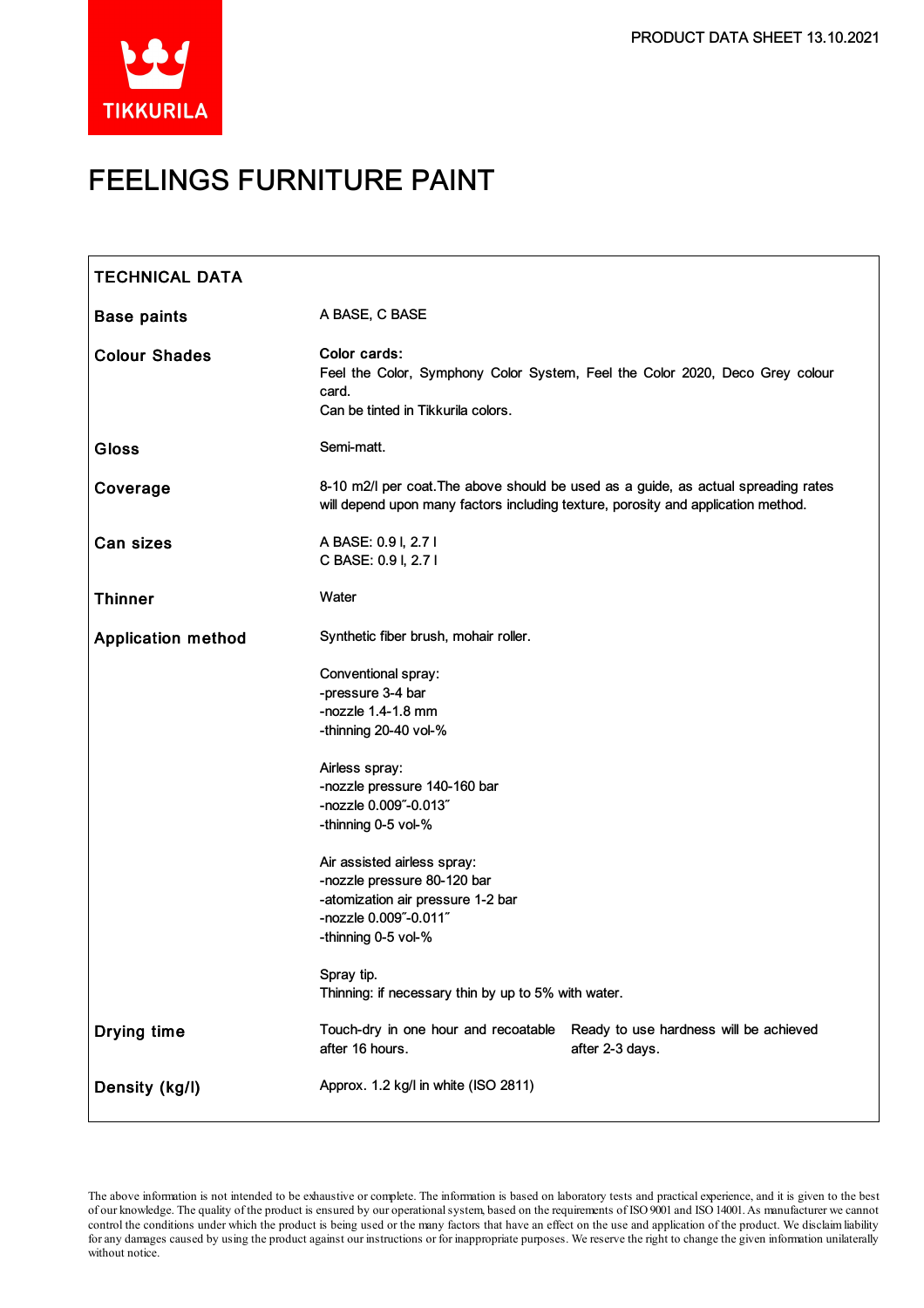

## FEELINGS FURNITURE PAINT

The above information is not intended to be exhaustive or complete. The information is based on laboratory tests and practical experience, and it is given to the best of our knowledge. The quality of the product is ensured by our operationalsystem, based on the requirements of ISO9001 and ISO14001.As manufacturer we cannot control the conditions under which the product is being used or the many factors that have an effect on the use and application of the product. We disclaimliability forany damages caused by using the product against our instructions or for inappropriate purposes. We reserve the right to change the given information unilaterally without notice.